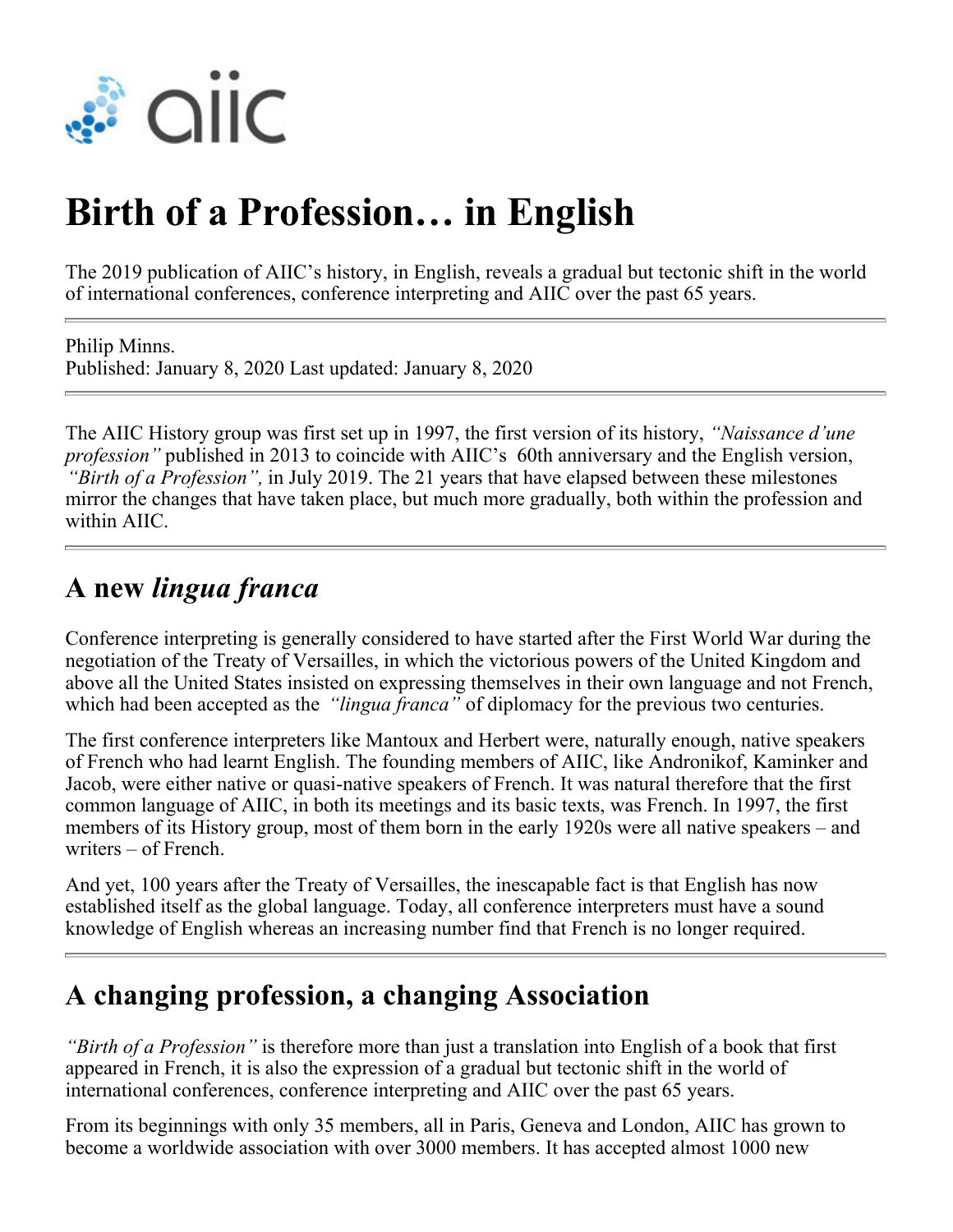members since 2010. An increasing number of these members no longer have French as a working language.

The book is for them of course but one hopes that this augmented and updated version of AIIC's history will also be of interest to all its members as well as the increasing number of academic historians interested in this specific area of international relations. Some of its chapters are indeed important historical documents.

# **Early days: 1919 –1953**

The first is Wadi Keiser's seminal piece on conference interpreting between 1919 and the foundation of AIIC in 1953, that Wadi researched and wrote specially for the first edition of the book and that appears for the first time in English. In pursuing his research, Wadi gathered a huge trove of documents, now part of AIIC's historical archives in Geneva and referenced for the first time in *"Birth of a Profession".*

As an interesting aside, Wadi also kept every single edition of "L'INTERPRETE", the first ever journal devoted exclusively to conference interpreting, a collection which is now also a part of AIIC's historical archives.

#### **1963: setting a high bar**

Another important section of the book is the landmark speech given by Constantin Andronikof at AIIC's tenth annual Assembly in 1963. Andronikof, Chief Interpreter of the OEEC in 1951, was the convenor of a lunch in Paris at the end of that year, in which he, André Kaminker and Hans Jacob, two fellow Chief Interpreters, agreed on a process that would lead to the formal establishment of the International Association of Conference Interpreters two years later.

Again, this text appears for the first time in English. Reading it today is a reminder of the lofty values and ideals that AIIC set out at its inception and against which it is sometimes sobering to assess the current state of professional conference interpreting.

# **Nuremberg: the launchpad of simultaneous interpretation**

The significance of the Nuremberg trials as the launchpad of simultaneous interpretation is covered with a concise and beautifully written first-hand account by Marie-France Skuncke, that also appears for the first time in English and is an important contribution to the growing interest in the role of interpretation in the first major international criminal trial conducted in four languages. Anybody who has seen the itinerant exhibition " *One trial-four languages*" will appreciate the many references to Nuremberg in the book.

Only a few years later in the United States, the French "productivity missions" enabled many other historic AIIC colleagues to start their careers. Specially for this new edition, Anne Berry-Decoster has written another first-hand account of these years and their importance for the wider development of conference interpreting.

# **The European Union and multilingualism**